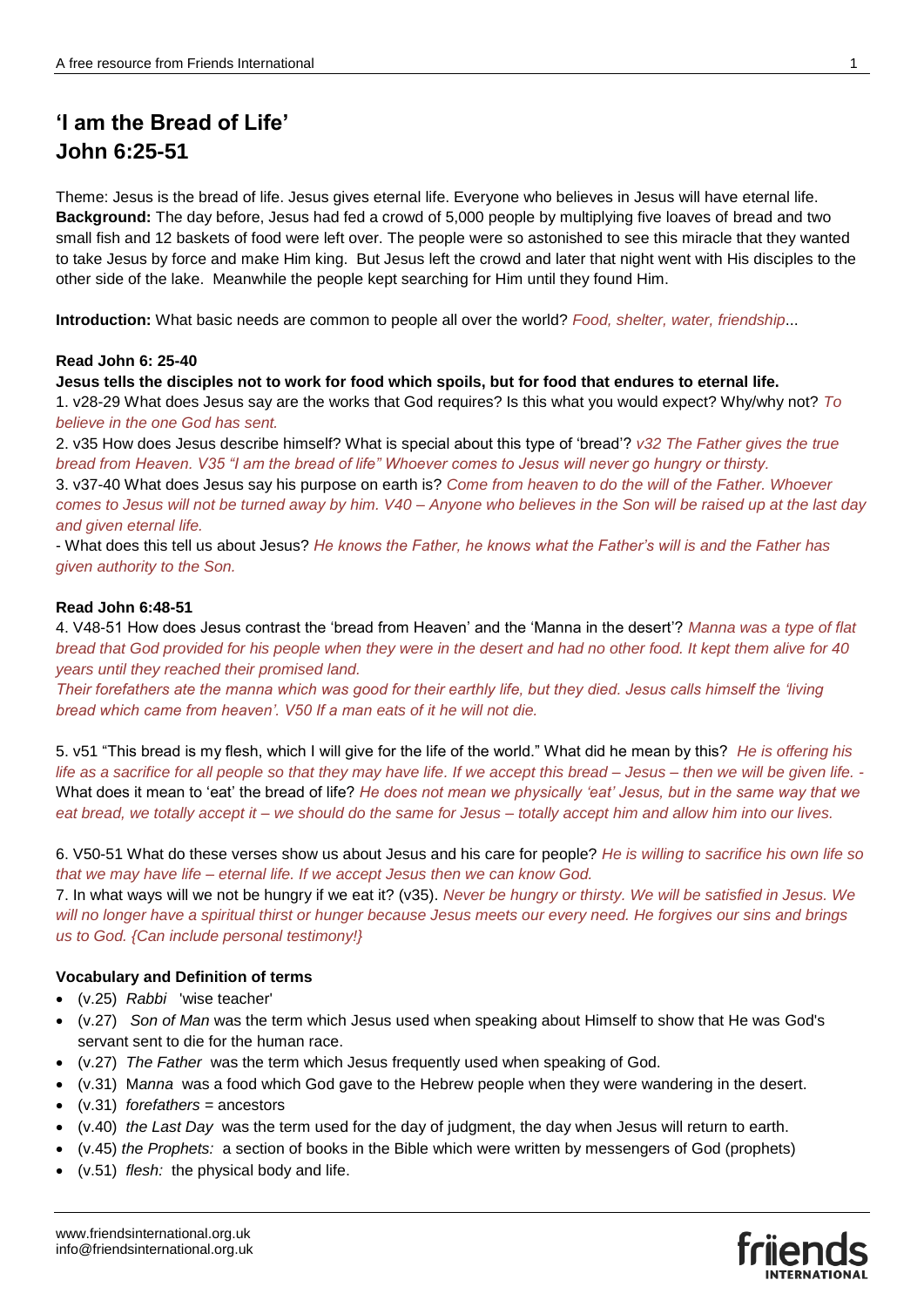# **'I am the Light of the World' John 8:12, 31-38**

**Context:** Jesus is speaking to the Pharisees (religious leaders). Jesus is revealing himself to them through statements he is making about himself.

**Aim:** To understand that Jesus is the light of the world and can set us free from our slavery to sin.

## **A. Intro: What are the functions of light?**

### **B. Read John 8:12**

1. (vv12) What statement did Jesus make about himself? "I am the light of the world."

2. (v12) What did Jesus promise and who was the promise for? "Whoever follows me will never walk in darkness but will have the light of life"

3. What does it mean to walk in darkness? *(Hint: if stuck, consider physical darkness first, then think about spiritual*  darkness.) In a dark room you can't see where you are or where you're going. You bump into things. It is dark until there is light. Jesus was God's light coming into the world to reveal God and his love to us. Spiritual darkness means you don't understand who God is and don't know the truth.

4. What do you think it means to have the light of life? Light drives away darkness. It is stronger than darkness. Jesus is stronger than all other powers on earth. Jesus can bring light to even the darkest life. Even when we face trials, the Christian can have joy in their heart because Jesus is there.

Light also reveals – it can show the bad things in our life. Jesus can make us clean.

Light is energy (think solar power, plants, heat). It brings life. The light of life that Jesus brings is stronger than death. Those who follow Jesus will also have life after death.

### **C. Read John 8:31-38**

5. (v31-32) What statement does Jesus make about himself and his teaching in verses 31 and 32? If you obey Jesus' teaching then you are his disciples. Then you will know the truth and the truth will set you free.

6. (v33-34) The Pharisees don't understand that they need to be set free. How does Jesus explain it? Everyone that sins is a slave to sin. They cannot set themselves free from it in their own strength.

7. What is the difference between being a slave and a son? What privileges are there? Slaves have no choice. They are stuck. They cannot free themselves. They have a master and do what it tells them. Slaves have no will of their own. When sin is our master, we are unable to resist it. A son is free. He has privileges. He belongs to the family and has a permanent place there.

8. (v35-36) How can someone be set free from their slavery to sin? (Who is the 'Son'?) The Son who already belongs to the family can set the slave free.

The Son is Jesus. The slave does not have power to set themselves free, but Jesus can set people free from sin. 10. In what ways might people today be 'slaves to sin'? Unable to stop themselves doing things they don't want to. (e.g. addictions). Want people to think they are good so lie about themselves. Gossip about others. Jealous of other people. "I can't help myself, it's just the way I am".

11. How can we be set free? When sin is our master, we are unable to resist it. But Christ has the power to overcome the power of sin. Once we come to Christ in repentance and receive forgiveness for sin, we are empowered by the Holy Spirit who comes to live within us. It is by His power that we are able to resist sinning and become children of God.

Note: Christians still struggle with sin, but it no longer has the same power over us. Because of Jesus, we are set free from these things. As we know God more and more, we find ourselves able to stand, in the power of the Holy Spirit, to resist sin.

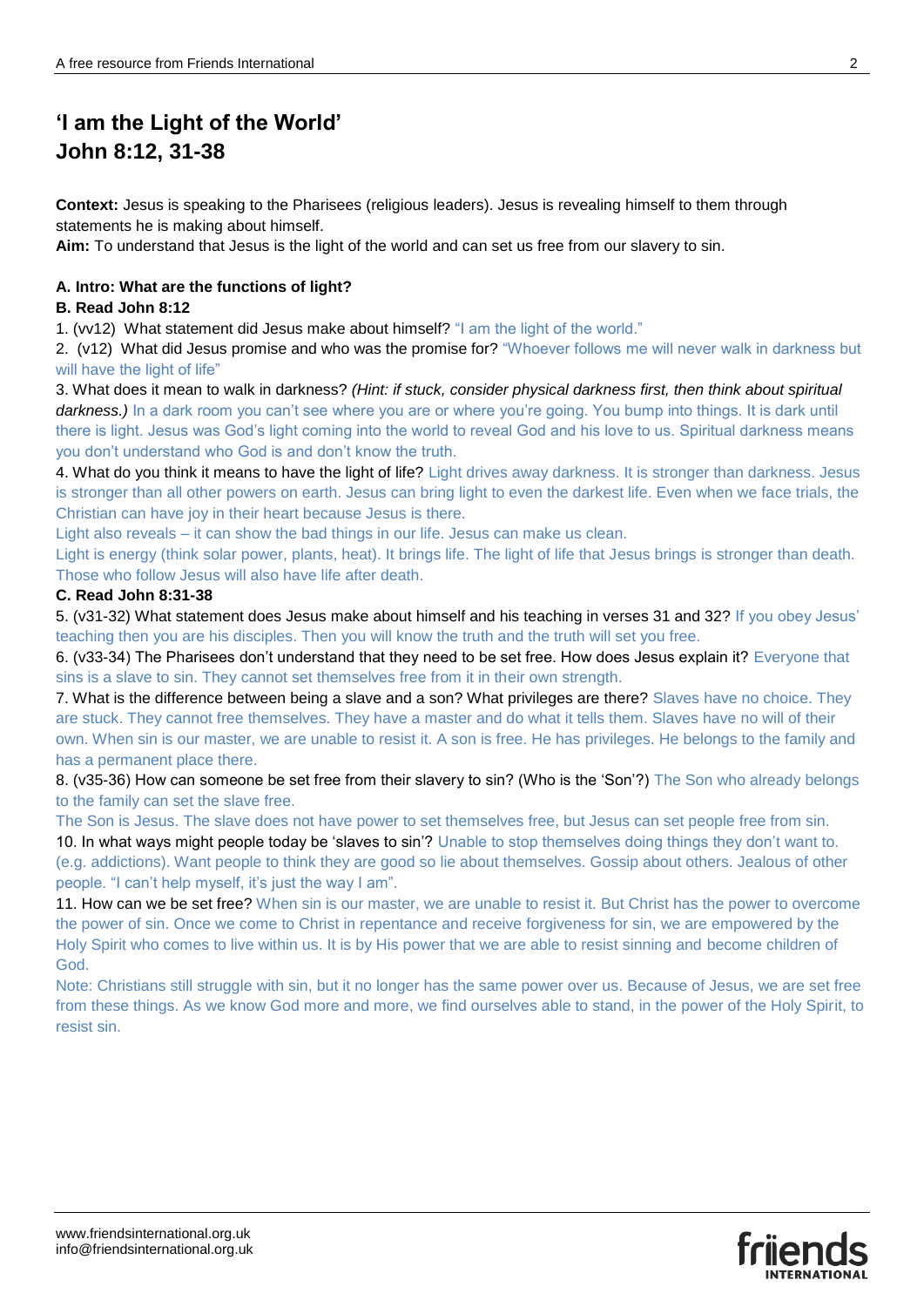## **'I am the gate; whoever enters through me will be saved.' John 10:9**

**John 10:1-10 — The Shepherd and His Flock (Part 1)**

#### **Introduction:** What is a gate and what does a gate do?

- *- A gate gives us access to something. We go through a gate to get to what is on the other side.*
- *- A gate provides a way through a barrier- there is no other way to enter.*
- *- A gate controls who can come in and who cannot.*

## **Read John 10:1-10**

#### **Definition of Terms**

- **- Sheep pen** (v1) A fenced area where sheep rested. It only had one entrance.
- **- Shepherd** (v2) A person who looked after the sheep.
- 1. From the picture Jesus gives in v1-5, compare the thief and the shepherd:
- a. How do they enter the sheep pen? *Thief climbs in but the shepherd walks through the gate.*

b. What is the relationship between the sheep and the shepherd? *The sheep know his voice. The shepherd knows them each by name.*

- c*.* Compare this relationship to the thief. *They run away because they do not recognise his voice.*
- 2. Whom does Jesus mean when he talks about the sheep? *Those who follow and trust in him.*
- 3. According to this passage, what does a shepherd do for his sheep? (*V4 Goes on ahead of them, leads them.)etc.*
- 4. (v 1-7) How should a person get into the sheep pen? *Through the gate –the Shepherd. In a sheep pen in these times, the shepherd functioned as a gate, letting the sheep in and protecting them.*
- 5. (v10) What did the thief come to do? What did Jesus come to do? *Thief came to steal, kill and destroy. Jesus comes to give life – to the full. Thief is anyone against Jesus who tries to take the sheep away from the fold. (Distract, tempt etc people away from following Jesus.)*
- 6. (v7,9) How can someone become one of Jesus' sheep? *Enter through the gate – Jesus.*
- 7. (v 9-10) What are some of the privileges and blessings of belonging to Jesus' sheepfold? *Saved, find pasture, have life, life to the full. Protected. He knows every one that belongs to him by name and guides them. v9 Saved = Rescued from God's judgement by trusting in Jesus. We can only go to Heaven if we have no sin. We can be forgiven if we trust in Jesus and believe that he died to take away our sins.*
- 8. Why is it significant that Jesus calls himself the gate? What claim is he making about himself? *Jesus is the gate – the only way to God. But Jesus is God's son – why should we seek any other way? Think about introduction question- Jesus gives us access to something that we could not have otherwise got to ourselves. He makes it possible for us to come to God. He provides a way to get through the barrier of sin (could show bridge illustration).*

### 9. (v10) What is the full life that Jesus offers?

*In contrast to the thief who takes life, Jesus gives life. The life he gives now is abundantly richer and fuller. It is eternal, yet begins immediately. We receive his overflowing forgiveness, love and guidance. Have you taken Christ's offer of life?*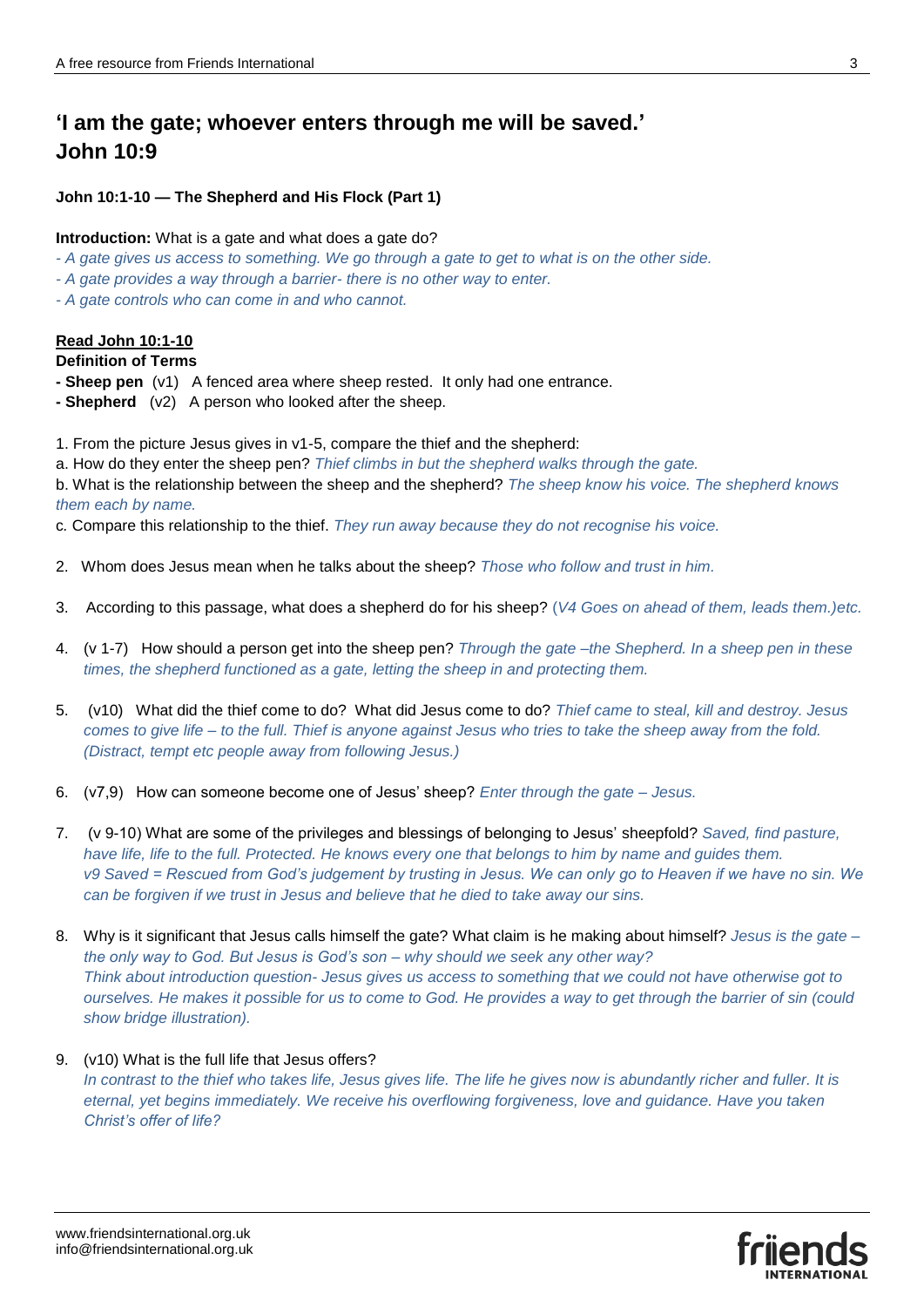## **'I am the good shepherd. The good shepherd lays down his life for his sheep.' John 10:11**

## **John 10:11-18 — The Shepherd and His Flock (Part 2)**

## **Definition of Terms**

**Shepherd** (v11) A person who looked after the sheep.

**Know** (v14) To know not only superficially but also personally, socially, emotionally and spiritually. *(Theme: Jesus is the good shepherd, God's son, who lays down his life for his people, not because he was forced, but because he loves them.)*

## **Intro: Were you here last week? What do you remember from the study?**

*The shepherd is someone who looked after his sheep, knew each of them by name and protected them. He came to give them life. If you stay with the shepherd, he will guide you and protect you from harm.* Today we are continuing from this passage. Jesus is talking to the Jews and the religious leaders and revealing who he is and why he came to them.

## **Read John 10:11-18**

1. Why do you think Jesus describes people as sheep? In what ways can people be like sheep?

2. (v11-14) What does Jesus say he would do for his sheep?

3. (v12-13) How is the hired hand different from the shepherd? *The hired hand does it for money; the shepherd for love. The shepherd owns the sheep and is committed to them. They don't save the sheep.*

*-* Who do you think the hired men in this story are? *Something you put your trust in. They are not real shepherds. When trouble comes they run away. They are not committed to their people and do not love them – in comparison to Jesus who gave his own life for his people.* 

5. (v14-15) How well does Jesus know his sheep? *As well as the Father knows the Son.* 

6. (v15, 17-18) What is the relationship between Jesus and the Father? *They know each other – as One. He obeys the Father but also chooses to lay it down of his own accord.*

7. How does he have authority to 'lay his life down' and to 'take it up again'? What does he mean by laying down his life? *No-one killed Jesus without his consent. He chose to die for us. And he has the power to take it back again – to come back to life.* 

8. What does this ability imply about him? What does this tell us about his death? *He has this ability because he is God. This means that God died for us. It means that God has the power of life and death.*

9. We might think it would be better for the sheep if the shepherd didn't die. How did the death of the good shepherd (Jesus) bring life to his sheep (people)? *There is no other way for us to get to God. Our sins deserve to be punished. Someone has to take that punishment – pay the debt. Jesus died for us to take our punishment so that we can go free.* 

10. (v16) Who are the other sheep that are 'not in the sheep pen'? Do you think all people can come into the sheep pen? *V16 Those who listen to my voice. He speaks to all and invites all people, but only a few listen, follow and trust him. The 'other sheep' were non-Jews. Jesus came to die for the sins of the world.*

11. **Think:** Where is your security? What do you put your trust in? What do you really believe about Jesus?

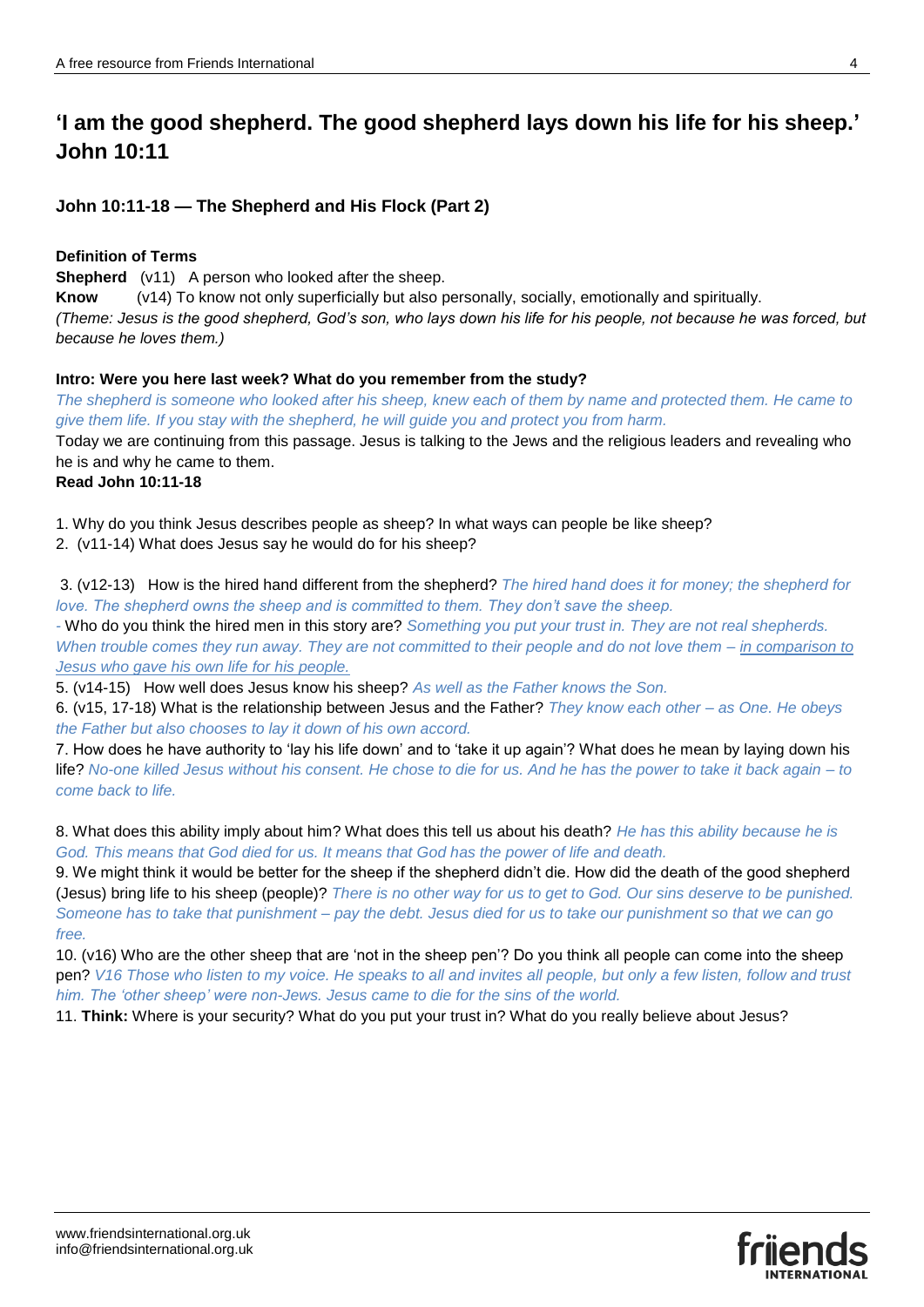## **'I Am the Resurrection and the Life' John 11 v 17-45**

**Background:** Some people told Jesus that his friend Lazarus was very ill. Surprisingly, Jesus remained for two days longer in the place where he first heard this news. He then travelled to where Lazarus was but was told that his friend had already died.

(*Don't read this out!* **Theme**: (v25) Jesus said to her, "I am the resurrection and the life. He who believes in me will live, even though he dies; and whoever lives and believes in me will never die.")

**Introduction**: Can you remember from our previous studies what other statements Jesus has made about himself?

#### **Read: John 11:17-45**

#### **Definition of Terms/Words**

- (v.17) *tomb* The place in which a dead body was laid. It was larger than a simple grave. It was usually used by the rich or important people in society.
- (v.21) *Lord* another word for 'master' or 'ruler'
- (v.24) *resurrection* the bringing back to physical life of a person who has died.
- (v.24) *the resurrection at the last day:* The time when Jesus will return to earth and gather his followers together. This will be a time of great joy for believers because they will receive new bodies and be with Jesus in a deeper way than is possible now.
- (v.27 *the Christ* the one chosen by God to be the deliverer / saviour / rescuer
- 1. (v25) What claim does Jesus make about himself in this passage? *I am the resurrection and the life. Whoever lives and believes in me will never die. Believe in Jesus and he will give you life after death. He has authority over death. This means he also has power to bring the dead to life. (Want proof? Look at the story today).*
- 2. Jesus was told about Lazarus' illness days before. When he arrived, what did he find? How long had Lazarus been in the tomb? *Been dead for 4 days. (Definitely dead!) Jewish custom believed that the soul was with the body for three days after the death, but after that there was no hope of resuscitation and decay would begin.*
- 3. How did Martha (Lazarus' sister) react when Jesus arrived? What did she believe about Jesus? *(v21) believed that Jesus could have stopped his death. Had faith that God will give him whatever he asks. Believed he will rise again at the last day (the end of the world).Finally, v27, she believed he is the Christ, sent from God.*
- 4. How did Mary (Lazarus' other sister) react when she met Jesus? What did she believe about him? *Fell at his feet (respected him) and also believed that Jesus could have stopped his death.* - Read v37. Others felt the same. They had seen evidence of Jesus' power before.
- **5.** From verses 33-36, what do we know about how Jesus felt? What do you think he feels about death? Deeply moved in spirit, troubled, wept.

## **Jesus goes to the tomb and tells the people to move the stone from the entrance. To begin with, they are unsure, because they are afraid there will be a bad smell from the dead body.**

- 6. (v40-42) What does Jesus want the people to learn from his actions? *If they believed, they would see the glory of God. Prayed – he was reliant on God the Father. Jesus' words have authority. He has power over death.*
- 7. (v43-44) How did Jesus raise Lazarus from the dead? *Words – commanded Lazarus to come out. Prayed to the Father. The women asked Jesus and put their trust in him.* (v45) How did the people respond? *Saw what Jesus did and put their faith in him.*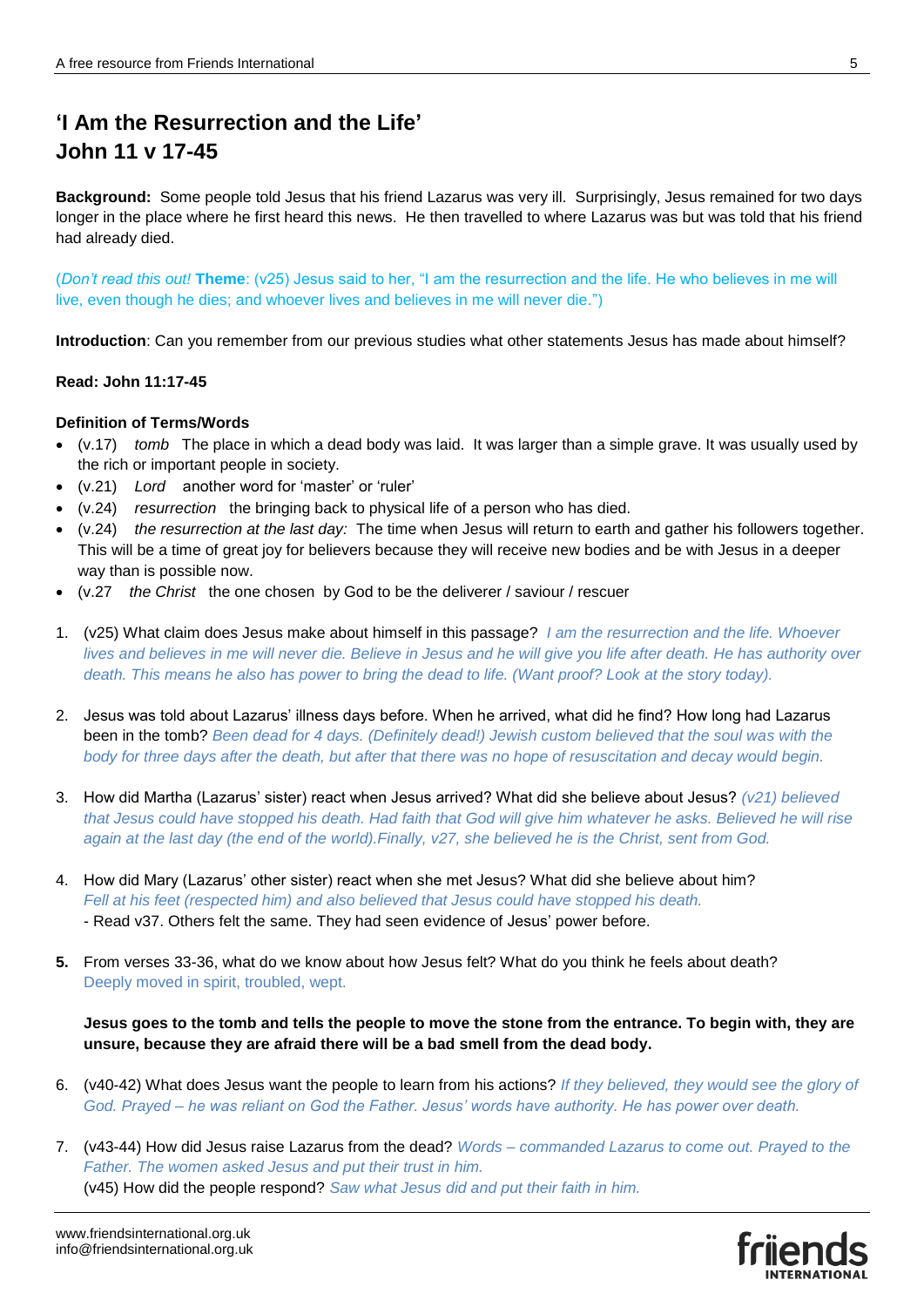- 8. What is significant about Jesus' claim, 'I am the Resurrection and the Life', in light of Martha's previous understanding? *The life that Jesus gives is a present reality and not just a future promise!*
- 9. Apart from physical death, in what other way can a person be dead? What power does Jesus have over this kind of death? *The Bible says we are 'dead' in our sins. We are apart from God, who is life. We need our sins forgiven (taken away) in order to know God and be with him. Jesus has done this for us on the cross. If we trust in Jesus*  he gives us new life now! Although we still live in the flesh, we are given spiritual new life. Our earthly bodies will *all die – even Lazarus died again. But we can have confidence that if we trust in Jesus, we will live with him for eternity.*
- *10.* What kind of life does Jesus offer us? How do you receive this life? *- Mary and Martha's situation required a lot of faith in Jesus.*

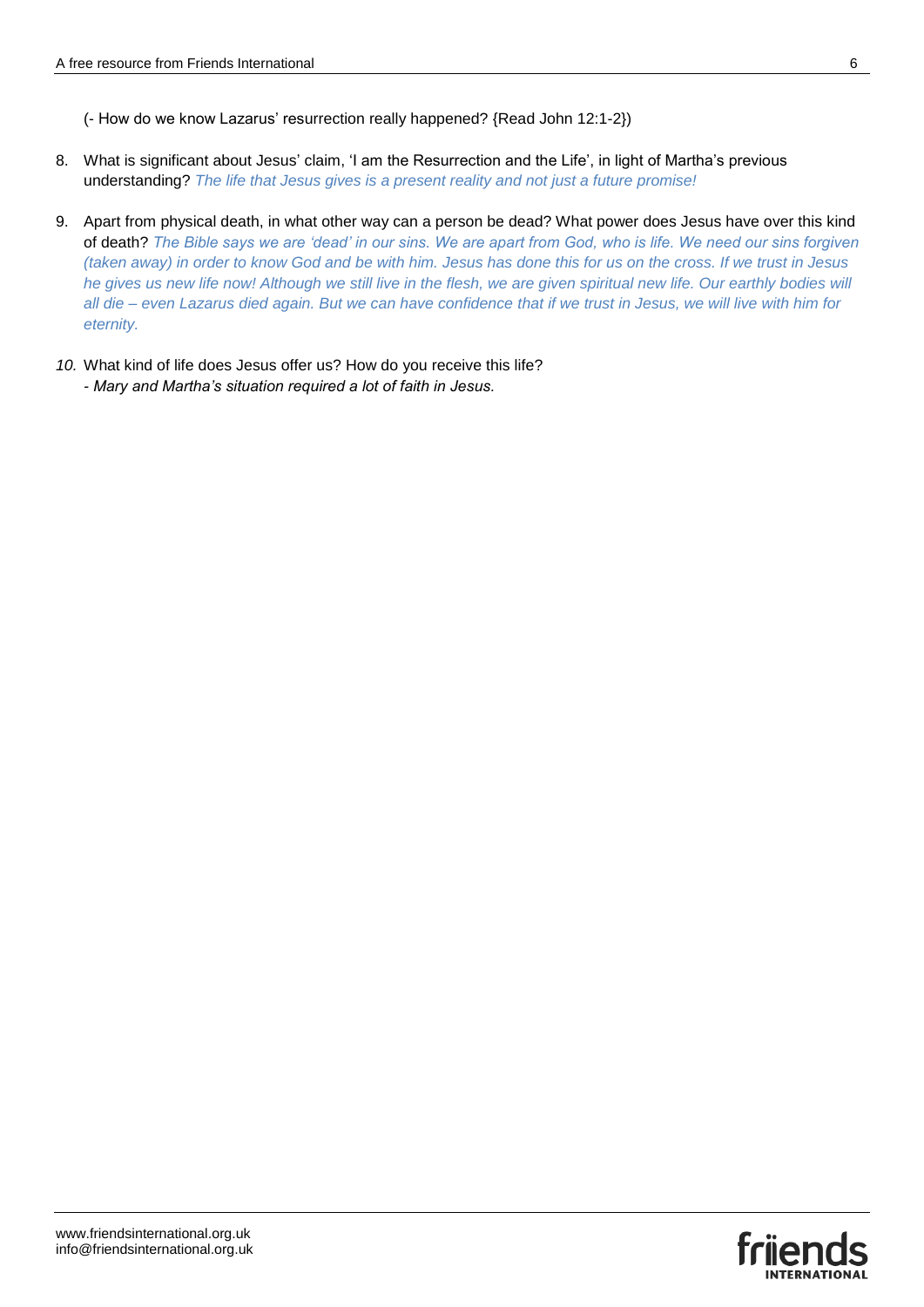## **'I am the Way, the Truth and the Life' John 14:1-14**

**Background:** Jesus' public ministry and teaching was coming to an end. He knew his earthly life was soon to end and he was preparing His closest followers for the future. He had just told them that he would be betrayed by Judas and denied by Peter (two of his disciples). He also told them that He would soon leave them (return to Heaven) and that they could not immediately follow him.

## **Definition of Terms**

*- Hearts* (v.1) In this context it does not mean physical organs, but it means people's innermost selves - their personalities, emotions, intellect etc.

*- My Father's house* (v.2) The place in Heaven where God is. The place which God is preparing as a home for all who have become His children through faith in Jesus.

- *- The Son* (v.13) Jesus Himself, the Son of God who was sent into the world by the Father.
- *- Glory* (v.13) praise and honour

## **Observation Questions**

### *Jesus has just told his disciples that he will soon die.*

- 1. (v.1) What did Jesus tell the disciples *not* to do? Why might they have felt like that? What did he tell them to do to calm their troubled hearts? *Not let their hearts be troubled. They may have been worried because Jesus was leaving them. Told them to trust in God and in Jesus.*
- 2. (v 2-3) What did Jesus promise them? How could they be sure His promise would come true? *Said he is going to prepare a place for them in his Father's house. This is a picture of eternal life with Jesus. He said he will go there and then come back to take us to be with him.*
- 3. (v 4-5) What did Thomas want to know? *How to get there! One of the most basic but important questions- how can we know the way to God?*
- 4. (v 6-7) How did Jesus answer Thomas' question? *Jesus is the way to God, the path to the Father. He is the truth, the reality of God's promises. He is the life, gives us life now and for eternity with him. Jesus is the only way to the Father. Seem too narrow? Actually it's wide enough for everyone to come through – if they would accept Jesus as the Son of God.*
- 5. (v 8) What did Philip ask Jesus to do? *To show them the Father.*
- 6. (v9-10) How did Jesus answer Philip's request? *He explained that to see Jesus is to see the Father. The search to know who God is, ends with Christ.*
- 7. (v 10-11) Why did Jesus expect His disciples to believe in Him? *The Father and Jesus are one. The words he speaks are from the Father. The work and miracles he has done have been through the Father.*
- 8. (v 12) What would those who have faith in Jesus be able to do? *Not saying we will do greater works than Jesus – but can continue the work of Jesus through the power of the Holy Spirit in different ways. Jesus' main work was for people to know God and live with him. We can continue this work by spreading the good news of Jesus.*
- 9. (v 13-14) What else did Jesus promise His disciples? *Can ask him for anything! But it is to bring glory to the Father. Ask for things in accordance to God's character and will. The more we know God, the more we know what his will is. We will become less selfish and wanting more to do what God wants.*
- 10.(v 13) What was the purpose of His promise? *So the Son can bring glory to the Father (see above).*

### **Discussion Questions**

1**.** What does this passage say are the results of faith in Jesus Christ?

- 2. What did Jesus mean when He said, 'I am the way……………No-one comes to the Father except through Me'?
- 3. How is it possible to know about the life of Jesus Christ and His teachings and not really *know* Him?
- 4. Can you say that you *know* God? If so, how do you know Him? If not, what do you think you should do?

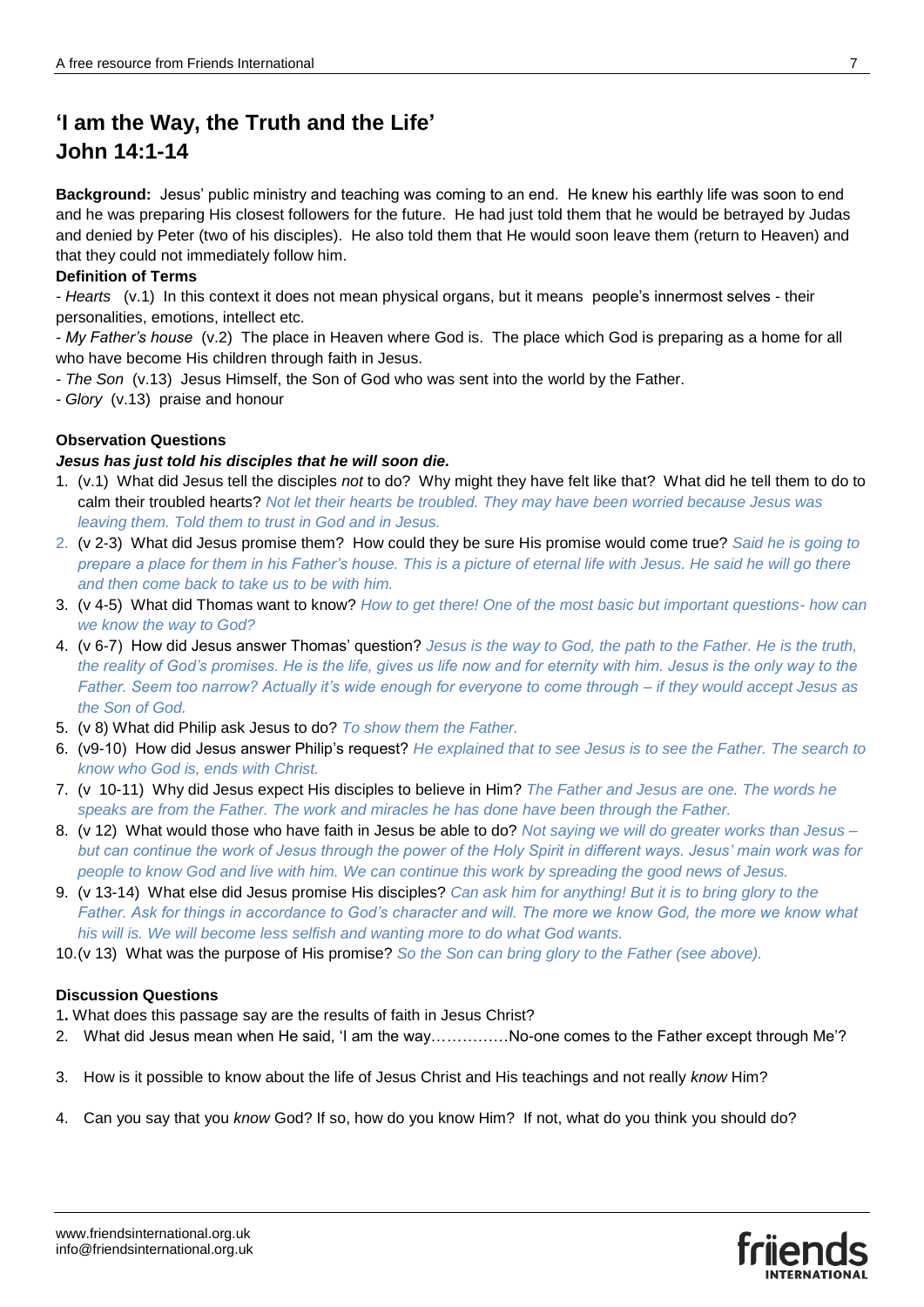# **'I am the Alpha and the Omega' Revelation 21:1-8**

*(Theme: Be full of hope, knowing that God is in control, Christ's victory is assured, and all who trust in him will be saved.)*

1. So far, we have learnt about things Jesus said about himself – **can you remember any of the statements**?

**Intro:** What do you think are people's greatest hopes? What do you think is the Christian's greatest hope? *Don't give any answers, just ask people what they think.* 

**Background:** Revelation is a book written by John later on in his life. He had a vision from God about what is to come and wrote it down. It is a book of hope, about the future and when Jesus Christ will come again. But is also a book of warning and challenges us in the way we live today. The Bible speaks of Jesus returning as King over all of heaven and earth.

#### **Read Revelation 21:1-8**

NB: Jerusalem was a significant place where people used to go and worship God in the temple. The picture given in this passage shows a 'new Jerusalem', where God lives among his people.

2. What does this passage say will happen to heaven and earth? *The earth as we know it will not last forever, but after God's judgement he will create a new earth. The sea is gone as well – in John's time, it was seen as dangerous and changeable. It is a sign of no more danger or insecurity.* 

3. What will it look like? How will it be different from the earth we live on now? *New Jerusalem – a place where God dwells/lives with his people. Described like a bride, finally prepared and brought together with her husband. No more death, mourning, crying or pain. 'The old order of things has passed away' – hard for us to imagine as this is all we have ever known! But it will be more wonderful than we can ever imagine.* 

4. (v5,6) What statements are made by the one seated on the throne? *"I am making everything new", "These words are trustworthy and true", "It is done. I am the Alpha...etc."*

5. Who do you think the person on the throne is? *Jesus Christ, the King!*

6. What did he mean when he said 'It is done'? *He has finished God's plan of redeeming creation back to himself. All sin has been dealt with and people can be in a complete relationship with God. (Think picture of Bride. Think back to creation story and the problem of sin.)*

7. Why do you think he called himself the 'Alpha and Omega, the Beginning and the End'? *A-Z (first and last letters of the Greek alphabet), all in all, He is complete and sovereign. He was there at the beginning and will be there at the end... and ever after. There could be no higher metaphor for who he is - Only God could make that statement.* 

8. (v6) What offer does he give? What does it mean? *"To him who is thirsty I will give to drink without cost from the spring of the water of life." Water of life is a symbol of eternal life. But you have to be 'thirsty' – i.e. you have to know your need and want it. You must come to Jesus and ask him. You cannot be saved by any other way.*

9. (v7) What promise does he give and for whom? *"He who overcomes will inherit all this, and I will be his God and he will be my son." Jesus says here that he is God! We can be his children! We can inherit a place with God. It is for those who 'overcome' – those who are victorious and endure to the end. They do not give up following Jesus Christ, even when it is hard. The Christian life was never the easy option, but it is always the best option!*

10. (v8) What warning does he give to other people? *People who live apart from God, they ignore him, they live their own way. 'Cowards' are fearful ones who abandon Christ over threats from others. They fear persecution so badly that they choose temporary safety over eternal life. The second death is spiritual death. It is permanent separation from*